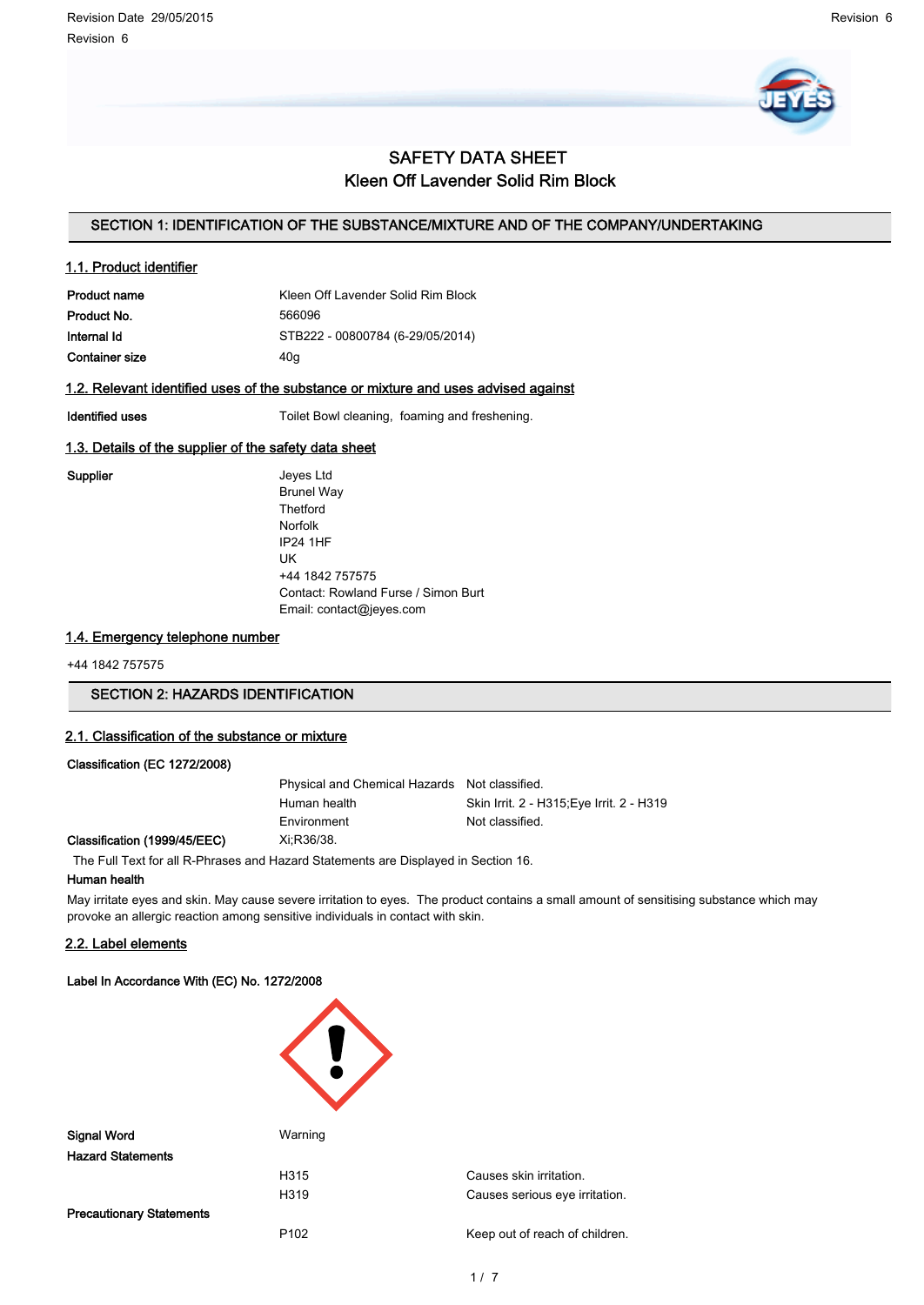|                  | NGCI VIL LAVCINGI JUIU NIII DIUUN                                                                                                   |
|------------------|-------------------------------------------------------------------------------------------------------------------------------------|
| P <sub>101</sub> | If medical advice is needed, have product container or label at hand.                                                               |
| P <sub>264</sub> | Wash contaminated skin thoroughly after handling.                                                                                   |
| P302+352         | IF ON SKIN: Wash with plenty of soap and water.                                                                                     |
| P305+351+338     | IF IN EYES: Rinse cautiously with water for several minutes. Remove<br>contact lenses, if present and easy to do. Continue rinsing. |
| P337+313         | If eye irritation persists: Get medical advice/attention.                                                                           |
| <b>EUH208</b>    | Contains 2,4-Dimethyl-3-cyclohexen-1-carboxaldehyde. May produce an<br>allergic reaction.                                           |

# 2.3. Other hazards

Supplemental label information

Not applicable.

SECTION 3: COMPOSITION/INFORMATION ON INGREDIENTS

### 3.2. Mixtures

| Sodium alkylarylsulphonate (CAS 25155-30-0) (CESIO)                                                                                                                                                  |                   | 10-30%                                                     |         |
|------------------------------------------------------------------------------------------------------------------------------------------------------------------------------------------------------|-------------------|------------------------------------------------------------|---------|
| CAS-No.: 25155-30-0                                                                                                                                                                                  | EC No.: 246-680-4 |                                                            |         |
| Classification (EC 1272/2008)<br>Acute Tox. 4 - H302<br>Skin Irrit. 2 - H315<br>Eye Dam. 1 - H318                                                                                                    |                   | Classification (67/548/EEC)<br>Xn;R22.<br>Xi;R38,R41.      |         |
| Sodium alpha-olefin sulphonate (CESIO)                                                                                                                                                               |                   |                                                            | 5-10%   |
| CAS-No.: 68439-57-6                                                                                                                                                                                  | EC No.: 270-407-8 |                                                            |         |
| Classification (EC 1272/2008)<br>Skin Irrit. 2 - H315<br>Eye Dam. 1 - H318                                                                                                                           |                   | Classification (67/548/EEC)<br>Xi;R38,R41.                 |         |
| 2,4-Dimethyl-3-cyclohexen-1-carboxaldehyde                                                                                                                                                           |                   |                                                            | $< 1\%$ |
| CAS-No.: 68039-49-6                                                                                                                                                                                  | EC No.: 268-264-1 |                                                            |         |
| Classification (EC 1272/2008)<br>Flam. Liq. 4 - H227<br>Acute Tox. 5 - H303<br>Acute Tox. 5 - H313<br>Skin Irrit. 2 - H315<br>Eye Irrit. 2 - H319<br>Skin Sens. 1 - H317<br>Aquatic Chronic 3 - H412 |                   | Classification (67/548/EEC)<br>Xi; R36/38.<br>R43, R52/53. |         |

SECTION 4: FIRST AID MEASURES

# 4.1. Description of first aid measures

#### Inhalation

# Not relevant

# Ingestion

Immediately rinse mouth and provide fresh air. Do not induce vomiting. NEVER MAKE AN UNCONSCIOUS PERSON VOMIT OR DRINK FLUIDS! Consult a physician for specific advice.

## Skin contact

Wash skin thoroughly with soap and water. Get medical attention if irritation persists after washing.

# Eye contact

Promptly wash eyes with plenty of water while lifting the eye lids. Continue to rinse for at least 15 minutes and get medical attention.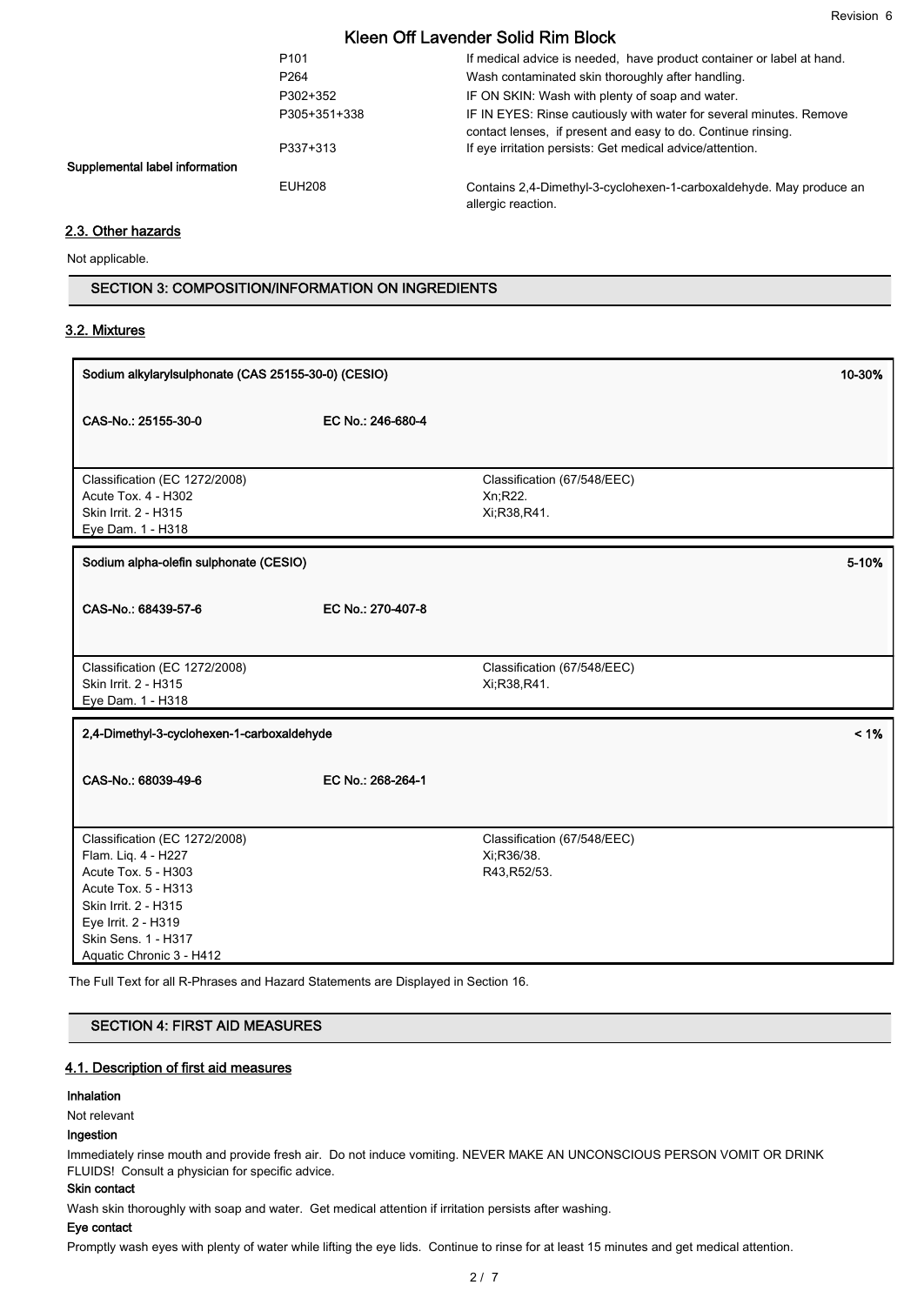# 4.2. Most important symptoms and effects, both acute and delayed

#### Inhalation

No specific symptoms noted.

#### Ingestion

May cause discomfort if swallowed.

#### Skin contact

Skin irritation. The product contains a small amount of sensitising substance which may provoke an allergic reaction among sensitive individuals in contact with skin.

#### Eye contact

May cause severe irritation to eyes.

## 4.3. Indication of any immediate medical attention and special treatment needed

No recommendation given, but first aid may still be required in case of accidental exposure, inhalation or ingestion of this chemical. If in doubt, GET MEDICAL ATTENTION PROMPTLY!

## SECTION 5: FIREFIGHTING MEASURES

# 5.1. Extinguishing media

#### Extinguishing media

Extinguish with foam, carbon dioxide, dry powder or water fog. Use fire-extinguishing media appropriate for surrounding materials.

#### 5.2. Special hazards arising from the substance or mixture

#### Hazardous combustion products

Thermal decomposition or combustion may liberate carbon oxides and other toxic gases or vapours.

Unusual Fire & Explosion Hazards

None known.

# Specific hazards

The product is non-combustible. If heated, toxic vapours may be formed.

## 5.3. Advice for firefighters

#### Special Fire Fighting Procedures

Use protective equipment appropriate for surrounding materials.

# SECTION 6: ACCIDENTAL RELEASE MEASURES

## 6.1. Personal precautions, protective equipment and emergency procedures

Avoid contact with skin and eyes. For personal protection, see section 8.

## 6.2. Environmental precautions

Collect and dispose of spillage as indicated in section 13.

#### 6.3. Methods and material for containment and cleaning up

Wear necessary protective equipment. Collect spillage with shovel, broom or the like and reuse, if possible. For waste disposal, see section 13.

## 6.4. Reference to other sections

For personal protection, see section 8. For waste disposal, see section 13.

## SECTION 7: HANDLING AND STORAGE

## 7.1. Precautions for safe handling

Read label before use.

## 7.2. Conditions for safe storage, including any incompatibilities

Keep away from food, drink and animal feeding stuffs. Store in closed original container at temperatures between 5°C and 25°C.

#### Storage Class

Lagerklasse 13

## 7.3. Specific end use(s)

The identified uses for this product are detailed in Section 1.2.

## SECTION 8: EXPOSURE CONTROLS/PERSONAL PROTECTION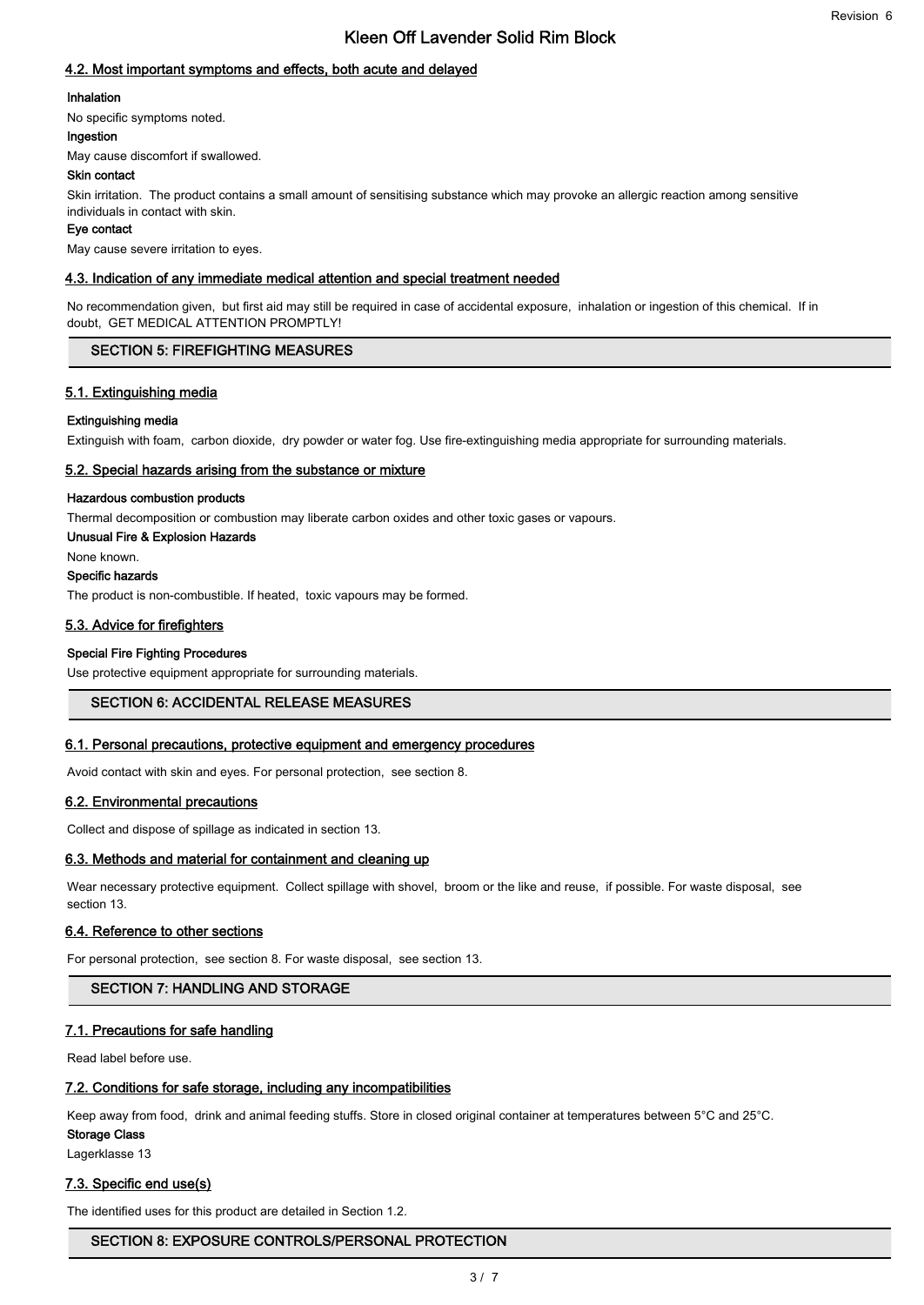# 8.1. Control parameters

#### Ingredient Comments

No exposure limits noted for ingredient(s).

# 8.2. Exposure controls

## Hand protection

For prolonged or repeated skin contact use suitable protective gloves. Rubber gloves are recommended.

## Eye protection

Not relevant, due to the form of the product.

## Hygiene measures

Wash hands after handling.

## SECTION 9: PHYSICAL AND CHEMICAL PROPERTIES

## 9.1. Information on basic physical and chemical properties

| Appearance                                     | Solid                      |  |
|------------------------------------------------|----------------------------|--|
| Colour                                         | Pink.                      |  |
| Odour                                          | Lavender.                  |  |
| Solubility                                     | Soluble in water. (slowly) |  |
| Initial boiling point and boiling range (°C)   |                            |  |
| Not applicable.                                |                            |  |
| Melting point (°C)                             |                            |  |
| Not applicable.                                |                            |  |
| <b>Relative density</b>                        |                            |  |
| Not determined.                                |                            |  |
| Vapour density (air=1)                         |                            |  |
| Not applicable.                                |                            |  |
| Vapour pressure                                |                            |  |
| Not applicable.                                |                            |  |
| <b>Evaporation rate</b>                        |                            |  |
| Not applicable.                                |                            |  |
| pH-Value, Diluted Solution                     |                            |  |
| Not applicable.                                |                            |  |
| <b>Viscosity</b>                               |                            |  |
| Not available.                                 |                            |  |
| Decomposition temperature (°C)                 |                            |  |
| Not applicable.                                |                            |  |
| Odour Threshold, Lower                         |                            |  |
| Not applicable.                                |                            |  |
| Odour Threshold, Upper                         |                            |  |
| Not applicable.                                |                            |  |
| Flash point (°C)                               |                            |  |
| Not applicable.                                |                            |  |
| Auto Ignition Temperature (°C)                 |                            |  |
| Not applicable.                                |                            |  |
| Flammability Limit - Lower(%)                  |                            |  |
| Not applicable.                                |                            |  |
| Flammability Limit - Upper(%)                  |                            |  |
| Not applicable.                                |                            |  |
| <b>Partition Coefficient</b>                   |                            |  |
| (N-Octanol/Water)                              |                            |  |
| Not applicable.<br><b>Explosive properties</b> |                            |  |
| Not applicable.                                |                            |  |
| <b>Other Flammability</b>                      |                            |  |
| Not applicable.                                |                            |  |
| <b>Oxidising properties</b>                    |                            |  |
| Not applicable.                                |                            |  |
|                                                |                            |  |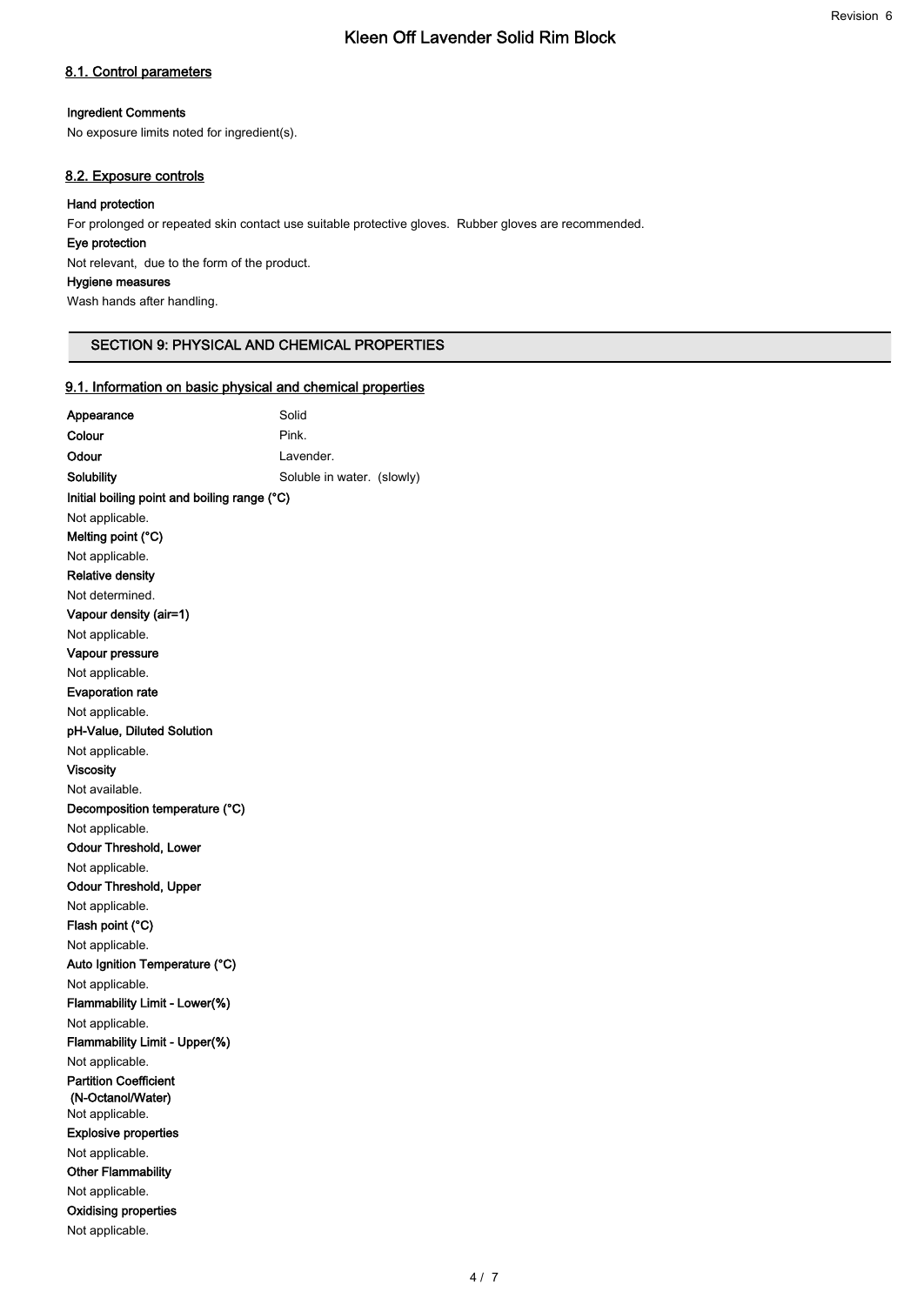# 9.2. Other information

Not available.

# SECTION 10: STABILITY AND REACTIVITY

## 10.1. Reactivity

There are no known reactivity hazards associated with this product.

## 10.2. Chemical stability

Stable under normal temperature conditions and recommended use.

## 10.3. Possibility of hazardous reactions

There are no known reactivity hazards associated with this product.

## 10.4. Conditions to avoid

Avoid excessive heat for prolonged periods of time.

## 10.5. Incompatible materials

## Materials To Avoid

No specific, or groups of materials are likely to react to produce a hazardous situation.

## 10.6. Hazardous decomposition products

None under normal conditions.

# SECTION 11: TOXICOLOGICAL INFORMATION

## 11.1. Information on toxicological effects

#### Ingestion

May cause discomfort if swallowed.

#### Skin contact

Irritating to skin. The product contains a small amount of sensitising substance which may provoke an allergic reaction among sensitive individuals in contact with skin.

#### Eye contact

May cause severe irritation to eyes.

# Route of entry

Skin and/or eye contact.

# SECTION 12: ECOLOGICAL INFORMATION

#### **Ecotoxicity**

The product is not expected to be toxic to aquatic organisms.

# 12.1. Toxicity

# Acute Fish Toxicity

Not considered toxic to fish.

# 12.2. Persistence and degradability

# **Degradability**

The surfactant(s) contained in this preparation complies(comply) with the biodegradability criteria as laid down in Regulation (EC) No.648/2004 on detergents. Data to support this assertion are held at the disposal of the competent authorities of the Member States and will be made available to them, at their direct request or at the request of a detergent manufacturer.

# 12.3. Bioaccumulative potential

# Bioaccumulative potential

No data available on bioaccumulation. Partition coefficient

Not applicable.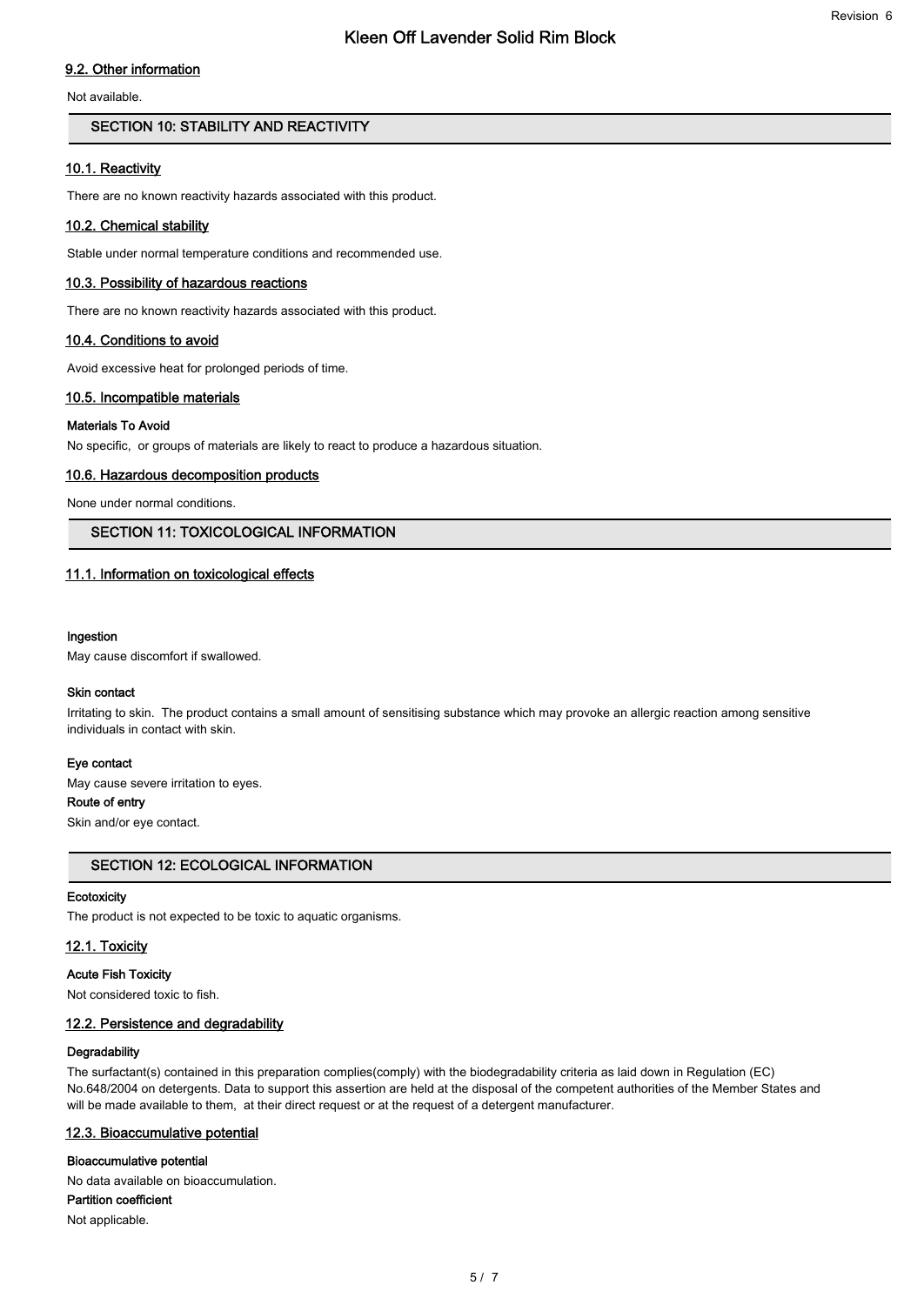# 12.4. Mobility in soil

## Mobility:

Not relevant, due to the form of the product.

# 12.5. Results of PBT and vPvB assessment

This product does not contain any PBT or vPvB substances.

# 12.6. Other adverse effects

None known.

# SECTION 13: DISPOSAL CONSIDERATIONS

## General information

When handling waste, consideration should be made to the safety precautions applying to handling of the product.

## 13.1. Waste treatment methods

Dispose of waste and residues in accordance with local authority requirements.

# SECTION 14: TRANSPORT INFORMATION

General The product is not covered by international regulation on the transport of dangerous goods (IMDG, IATA, ADR/RID).

Revision 6

## 14.1. UN number

Not applicable.

# 14.2. UN proper shipping name

Not applicable.

## 14.3. Transport hazard class(es)

Not applicable.

# 14.4. Packing group

Not applicable.

## 14.5. Environmental hazards

# Environmentally Hazardous Substance/Marine Pollutant

No.

# 14.6. Special precautions for user

Not applicable.

# 14.7. Transport in bulk according to Annex II of MARPOL73/78 and the IBC Code

Not applicable.

# SECTION 15: REGULATORY INFORMATION

## 15.1. Safety, health and environmental regulations/legislation specific for the substance or mixture

# EU Legislation

Regulation (EC) No 1907/2006 of the European Parliament and of the Council of 18 December 2006 concerning the Registration, Evaluation, Authorisation and Restriction of Chemicals (REACH), establishing a European Chemicals Agency, amending Directive 1999/45/EC and repealing Council Regulation (EEC) No 793/93 and Commission Regulation (EC) No 1488/94 as well as Council Directive 76/769/EEC and Commission Directives 91/155/EEC, 93/67/EEC, 93/105/EC and 2000/21/EC, including amendments. Regulation (EC) No 1272/2008 of the European Parliament and of the Council of 16 December 2008 on classification, labelling and packaging of substances and mixtures, amending and repealing Directives 67/548/EEC and 1999/45/EC, and amending Regulation (EC) No 1907/2006 with amendments.

## Authorisations (Title VII Regulation 1907/2006)

No specific authorisations are noted for this product.